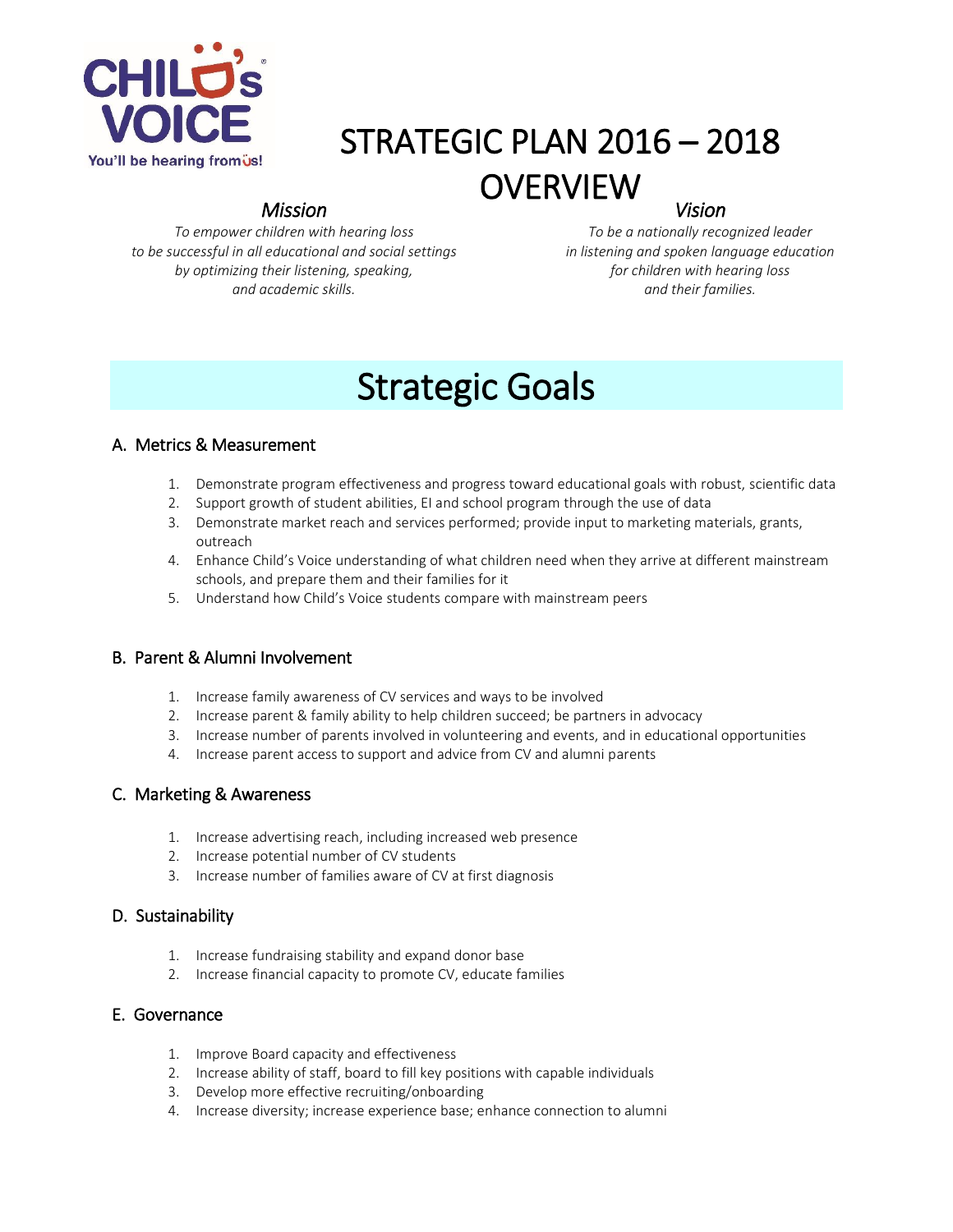## Action Items & Timeline

| <b>Action Items</b>                                                                                                                                                                               |                | FY15-16 | FY 16-17 |                |                |    |    | FY 17-18 |                | <b>Resources</b> | Deliverable                                                        |  |
|---------------------------------------------------------------------------------------------------------------------------------------------------------------------------------------------------|----------------|---------|----------|----------------|----------------|----|----|----------|----------------|------------------|--------------------------------------------------------------------|--|
| A. Metrics & Measurement                                                                                                                                                                          | Q <sub>3</sub> | Q4      | Q1       | Q <sub>2</sub> | Q <sub>3</sub> | Q4 | Q1 | Q2       | Q <sub>3</sub> | Q4               |                                                                    |  |
| a. Develop and implement data collection<br>activities for all programs including Audiology                                                                                                       |                |         |          |                |                |    |    |          |                |                  | <b>ED</b><br>Audiology<br>All departments                          |  |
| b. Compile trends in student data for past 3-4<br>years; compare with consortium schools                                                                                                          |                |         |          |                |                |    |    |          |                |                  | Staff<br>All departments                                           |  |
| c. Analyze IEP, other school data                                                                                                                                                                 |                |         |          |                |                |    |    |          |                |                  | School Program                                                     |  |
| d. Analyze mainstream achievement data<br>(PARCC, SAT, ACT, # grad HS, college)                                                                                                                   |                |         |          |                |                |    |    |          |                |                  | School Program                                                     |  |
| e. Analyze reporting from Vanderbilt on student<br>achievement                                                                                                                                    |                |         |          |                |                |    |    |          |                |                  | Service Coordinator<br>Lead Therapist                              |  |
| f. Start collecting test scores etc. from parents.                                                                                                                                                |                |         |          |                |                |    |    |          |                |                  | School Program                                                     |  |
| B. Parent & Alumni Involvement                                                                                                                                                                    |                |         |          |                |                |    |    |          |                |                  |                                                                    |  |
| a. Recruit parent volunteer coordinator.                                                                                                                                                          |                |         |          |                |                |    |    |          |                |                  | PA Chairs School                                                   |  |
| b. Require parent volunteer commitment. Spell<br>out for parents what is expected from them<br>and publish in the family handbook, including<br>signed commitment form. Draft commitment<br>form. |                |         |          |                |                |    |    |          |                |                  | Program Directors<br><b>ED</b><br>Alumni Board<br><b>Directors</b> |  |
| c. Hold multiple sessions with families to explain<br>the commitment.                                                                                                                             |                |         |          |                |                |    |    |          |                |                  | Social worker                                                      |  |
| d. Add data collection piece through high school<br>to commitment form.                                                                                                                           |                |         |          |                |                |    |    |          |                |                  | Service Coordinator                                                |  |
| e. Attend Child's Voice Advocacy Training                                                                                                                                                         |                |         |          |                |                |    |    |          |                |                  | All parents<br>SW                                                  |  |
| f. Increase mainstream support (activities &<br>education for parents, middle school & high<br>school students)                                                                                   |                |         |          |                |                |    |    |          |                |                  | <b>Special Service</b><br>Coordinator                              |  |
| g. Encourage alumni attendance/involvement in<br>events                                                                                                                                           |                |         |          |                |                |    |    |          |                |                  | Advancement                                                        |  |
| h. Hold orientation for new families                                                                                                                                                              |                |         |          |                |                |    |    |          |                |                  | Program Heads, ED,<br>SW                                           |  |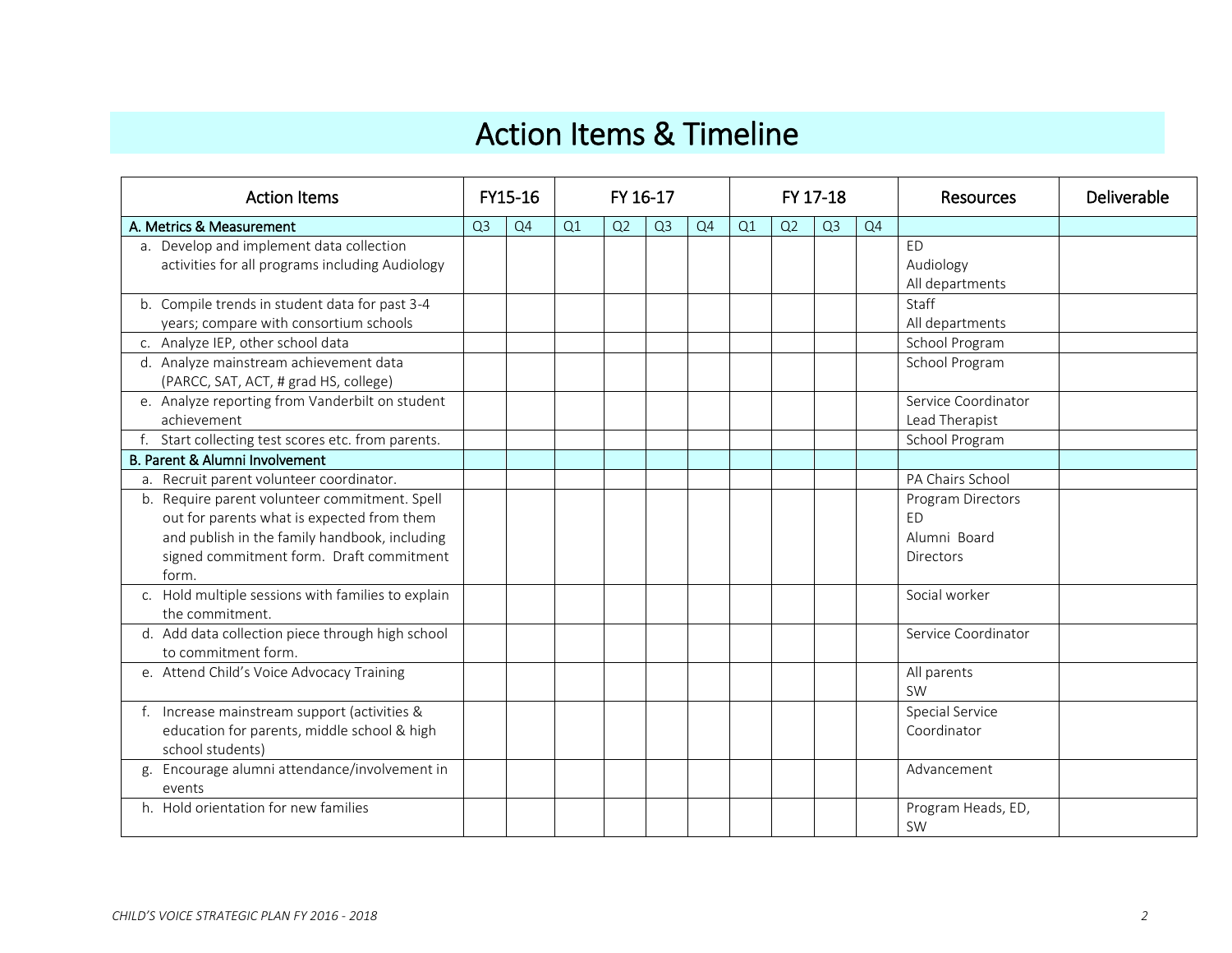| <b>Action Items</b>                                                                                                            |                | FY15-16 |    | FY 16-17       |                |    |    |                | FY 17-18       |    | Resources                                    | Deliverable |
|--------------------------------------------------------------------------------------------------------------------------------|----------------|---------|----|----------------|----------------|----|----|----------------|----------------|----|----------------------------------------------|-------------|
| C. Marketing & Awareness                                                                                                       | Q <sub>3</sub> | Q4      | Q1 | Q <sub>2</sub> | Q <sub>3</sub> | Q4 | Q1 | Q <sub>2</sub> | Q <sub>3</sub> | Q4 |                                              |             |
| a. Optimize Web presence Work with Forward<br>Progress (website design firm) to outline this                                   |                |         |    |                |                |    |    |                |                |    | Forward Progress                             |             |
| b. Create virtual campaign for YouTube using<br>videos of when children's implants are first<br>'turned on'                    |                |         |    |                |                |    |    |                |                |    | Advancement Team                             |             |
| c. Increase/enhance contact with birthing<br>hospitals and screening organizations                                             |                |         |    |                |                |    |    |                |                |    | Audiology and<br>Program Heads               |             |
| d. Partnership with local community agencies.                                                                                  |                |         |    |                |                |    |    |                |                |    | Advancement                                  |             |
| e. Partner with other Option schools to approach<br>corporations, Coke, Pampers                                                |                |         |    |                |                |    |    |                |                |    | Advancement                                  |             |
| D. Sustainability                                                                                                              |                |         |    |                |                |    |    |                |                |    |                                              |             |
| a. Create committee to reach out to United Way<br>within 6 mos. of the strategic plan start date.                              |                |         |    |                |                |    |    |                |                |    | Advancement Team                             |             |
| b. Connect with United Way & other large<br>funders to become sponsored program                                                |                |         |    |                |                |    |    |                |                |    | Advancement<br>Committee                     |             |
| c. Create a financial model for sustainability by<br>developing a long range budget and<br>determining long term income needs. |                |         |    |                |                |    |    |                |                |    | Finance Committee &<br>Advancement Team      |             |
| d. Develop "Plan B" to address State funding<br>issues                                                                         |                |         |    |                |                |    |    |                |                |    | Finance Committee<br>Advancement Team        |             |
| e. Research and gather info for an Endowment<br>Fund campaign.                                                                 |                |         |    |                |                |    |    |                |                |    | Advancement Team<br>and Finance<br>Committee |             |